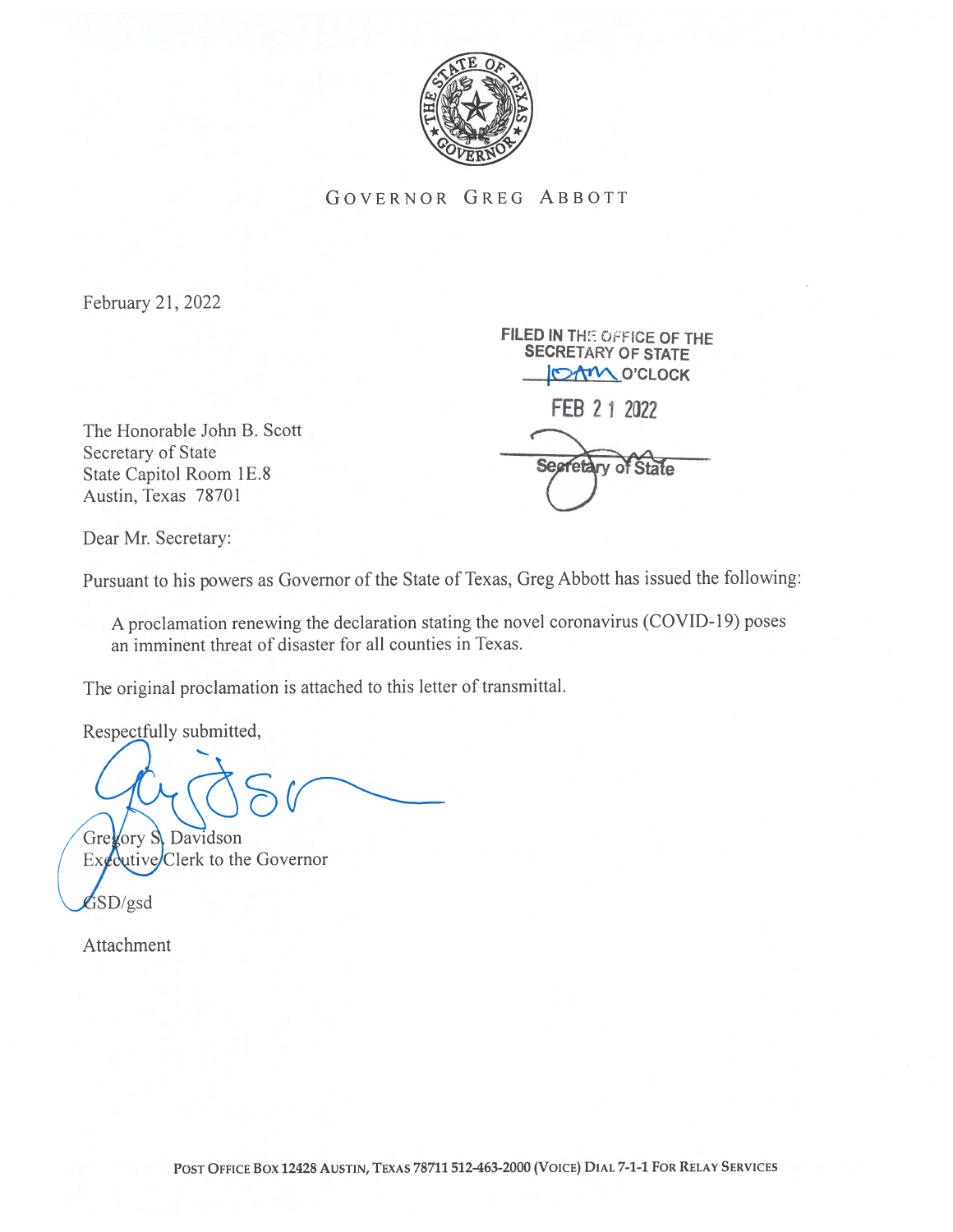## PROCLAMATION BY THE Governor of the State of Texas

## TO ALL TO WHOM THESE PRESENTS SHALL COME:

- WHEREAS, I, Greg Abbott, Governor of Texas, issued a disaster proclamation on March 13, 2020, certifying under Section 418.014 of the Texas Government Code that the novel coronavirus (COVJD-19) poses an imminent threat of disaster for all counties in the State of Texas; and
- WHEREAS, in each subsequent month effective through today, I have issued proclamations renewing the disaster declaration for all Texas counties; and
- WHEREAS, I have issued executive orders and suspensions of Texas laws in response to COVID- 19, aimed at protecting the health and safety of Texans and ensuring an effective response to this disaster; and

WHEREAS, a state of disaster continues to exist in all counties due to COVID-19;

NOW, THEREFORE, in accordance with the authority vested in me by Section 418.014 of the Texas Government Code, I do hereby renew the disaster proclamation for all counties in Texas.

Pursuant to Section 418.017, I authorize the use of all available resources of state government and of political subdivisions that are reasonably necessary to cope with this disaster.

Pursuant to Section 418.016, any regulatory statute prescribing the procedures for conduct of state business or any order or rule of a state agency that would in any way prevent, hinder, or delay necessary action in coping with this disaster shall be suspended upon written approval of the Office of the Governor. However, to the extent that the enforcement of any state statute or administrative rule regarding contracting or procurement would impede any state agency's emergency response that is necessary to cope with this declared disaster, I hereby suspend such statutes and rules for the duration of this declared disaster for that limited purpose.

In accordance with the statutory requirements, copies of this proclamation shall be filed with the applicable authorities.



IN TESTIMONY WHEREOF, I have hereunto signed my name and have officially caused the Seal of State to be affixed at my office in the City of Austin, Texas, this the 21st day of February, 2022.

Markat

GREG ABBOTT Governor

FILED IN THE OFFICE OF THE SECRETARY OF STATE O'CLOCK FEB 2 <sup>1</sup> 2022